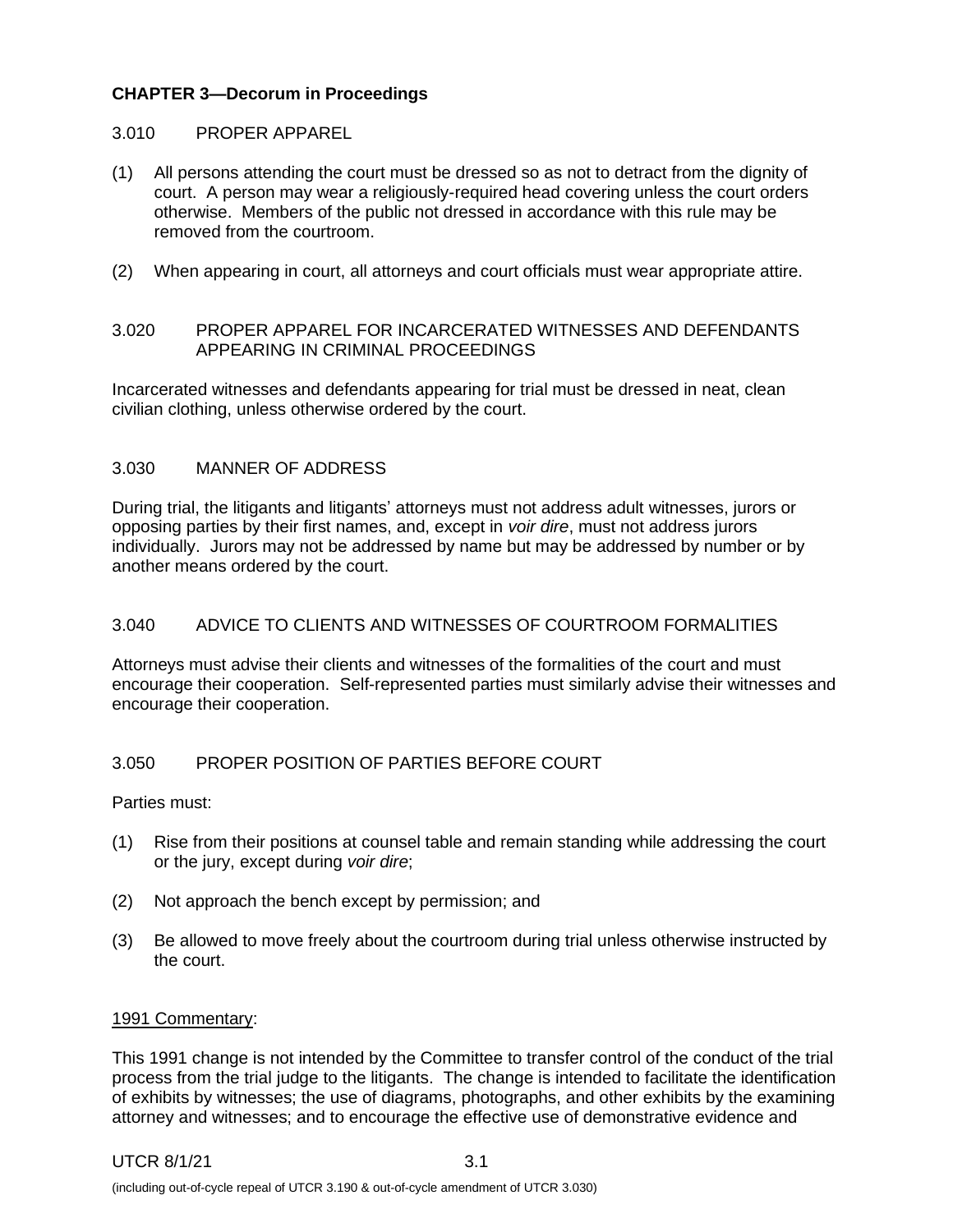exhibits in a manner facilitating the fact finder's understanding of the evidence. The Committee recognizes that there is the potential for abuse of this rule change, which may be distracting or disruptive of the proceedings, and thus the court retains the ability to maintain appropriate decorum and order.

The Committee recognizes that there are a number of factors which may affect the extent to which free movement is appropriate in a particular case. Without attempting to be all inclusive, these factors may include such things as: the physical layout of the courtroom; the age of the witness; the emotional/physical condition of the witness; the size, number, and nature of exhibits; etc. The Committee therefore encourages communication between the litigants and the trial judge at the commencement of trial covering these considerations and resolving any uncertainty.

## 3.060 DEFENDANT IN CRIMINAL TRIAL

During arraignment, plea and sentence, the defendant must stand unless otherwise permitted by the court.

## 3.070 PERSONS PERMITTED WITHIN BAR OF COURT

Except as otherwise permitted by the court, during the trial of any case or the presentation of any matter to the court, no persons, including members of litigants' families, shall be permitted within the bar of the courtroom, other than clients, attorneys, court personnel and witnesses when called to the stand.

# 3.080 PROCEDURE FOR SWEARING WITNESSES

The swearing of witnesses shall be conducted as a serious ceremony and not as a mere formality.

## 3.090 UNDUE RECOGNITION OR FAMILIARITY BY JUDGE

Judges shall refrain from showing undue recognition of or familiarity with any person in the courtroom.

## 3.100 PROPER USE OF COURT CHAMBERS

Except when court business is being conducted, parties must not congregate in the court's chambers or use the facilities or the court's entryway between the chambers and the bench without the permission of the court.

## 3.110 CONFERENCES IN CHAMBERS

Conferences may be conducted in chambers and shall be conducted without litigants present unless required by the court, requested by a party or otherwise required.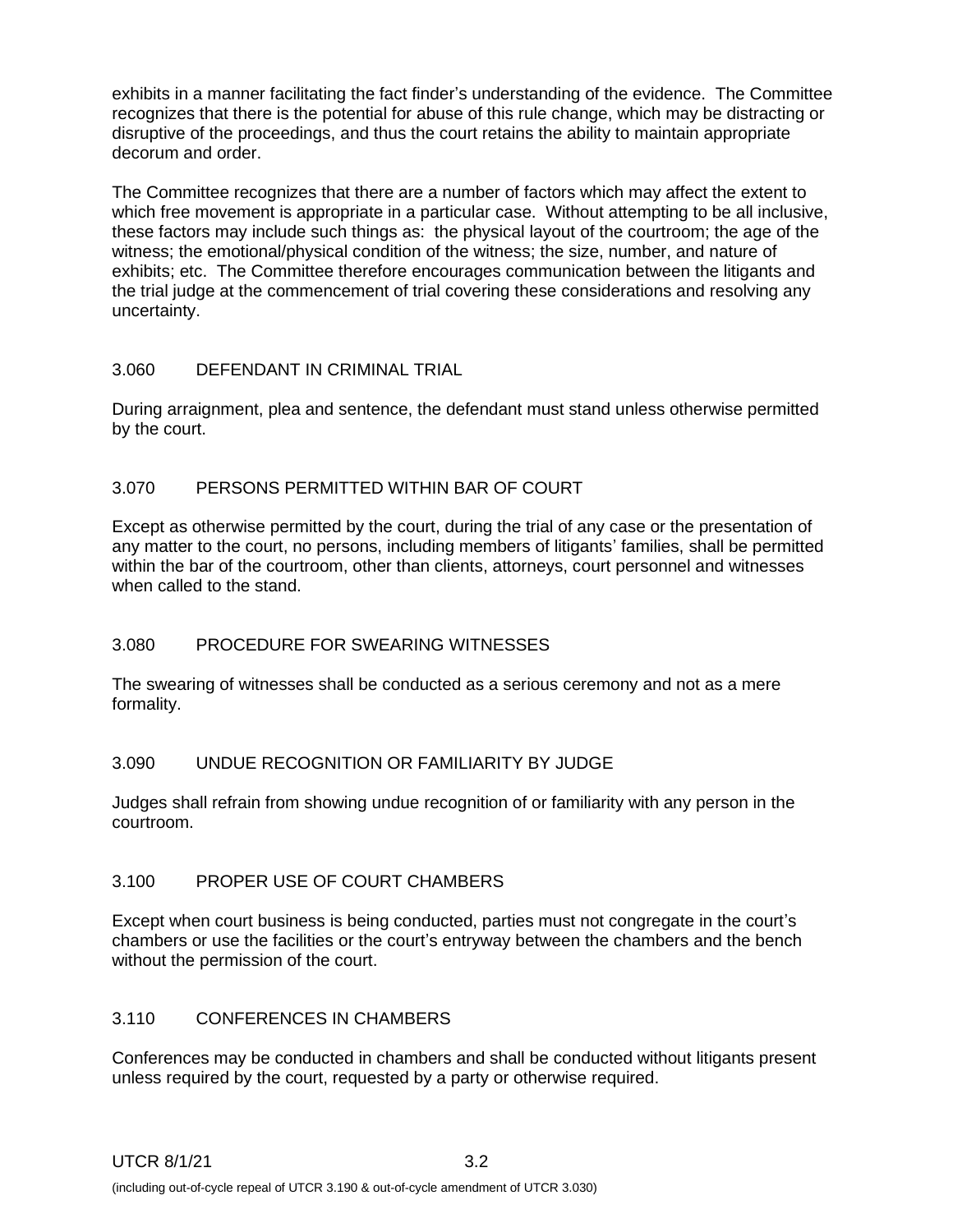## 3.120 COMMUNICATION WITH JURORS

- (1) Except as necessary during trial, and except as provided in subsection (2), parties, witnesses or court employees must not initiate contact with any juror concerning any case which that juror was sworn to try.
- (2) After a sufficient showing to the court and on order of the court, a party may have contact with a juror in the presence of the court and opposing parties when:
	- (a) There is a reasonable ground to believe that there has been a mistake in the announcing or recording of a verdict; or
	- (b) There is a reasonable ground to believe that a juror or the jury has been guilty of fraud or misconduct sufficient to justify setting aside or modifying the verdict or judament.

## 3.130 DISCLOSURE OF RELATED MATTERS WHEN SEEKING COURT ORDER

When a party seeks to obtain an order from a judge, the party must inform that judge of any ruling, hearing or application for a ruling or hearing before any other judge that concerns the subject of the order requested.

## 3.140 RESIGNATION OF ATTORNEYS

- (1) An application to resign, a notice of termination, or a notice of substitution made pursuant to ORS 9.380 must contain the court contact information under UTCR 1.110 of the party and of the new attorney, if one is being substituted, and the date of any scheduled trial or hearing. It must be served on that party and the opposing party's attorney. If no attorney has appeared for the opposing party, the application must be served on the opposing party. A notice of withdrawal, termination, or substitution of attorney must be promptly filed.
- (2) The attorney who files the initial appearance for a party, or who personally appears for a party at arraignment on an offense, is deemed to be that party's attorney-of-record, unless at that time the attorney otherwise notifies the court and opposing party(ies) in open court or complies with subsection (1).
- (3) When an attorney is employed or appointed to appear in an already pending case, the attorney must immediately notify the court and the opposing party in writing or in open court. That attorney shall be deemed to be the attorney-of-record unless that attorney otherwise notifies the court.

#### 1987 Commentary:

In subsection (3), a change of attorneys in a pending case requires notification to the opposing party and to the court. This rule makes no changes to ORCP procedures for taking a default judgment. It only addresses who will be considered the attorney of record in a case.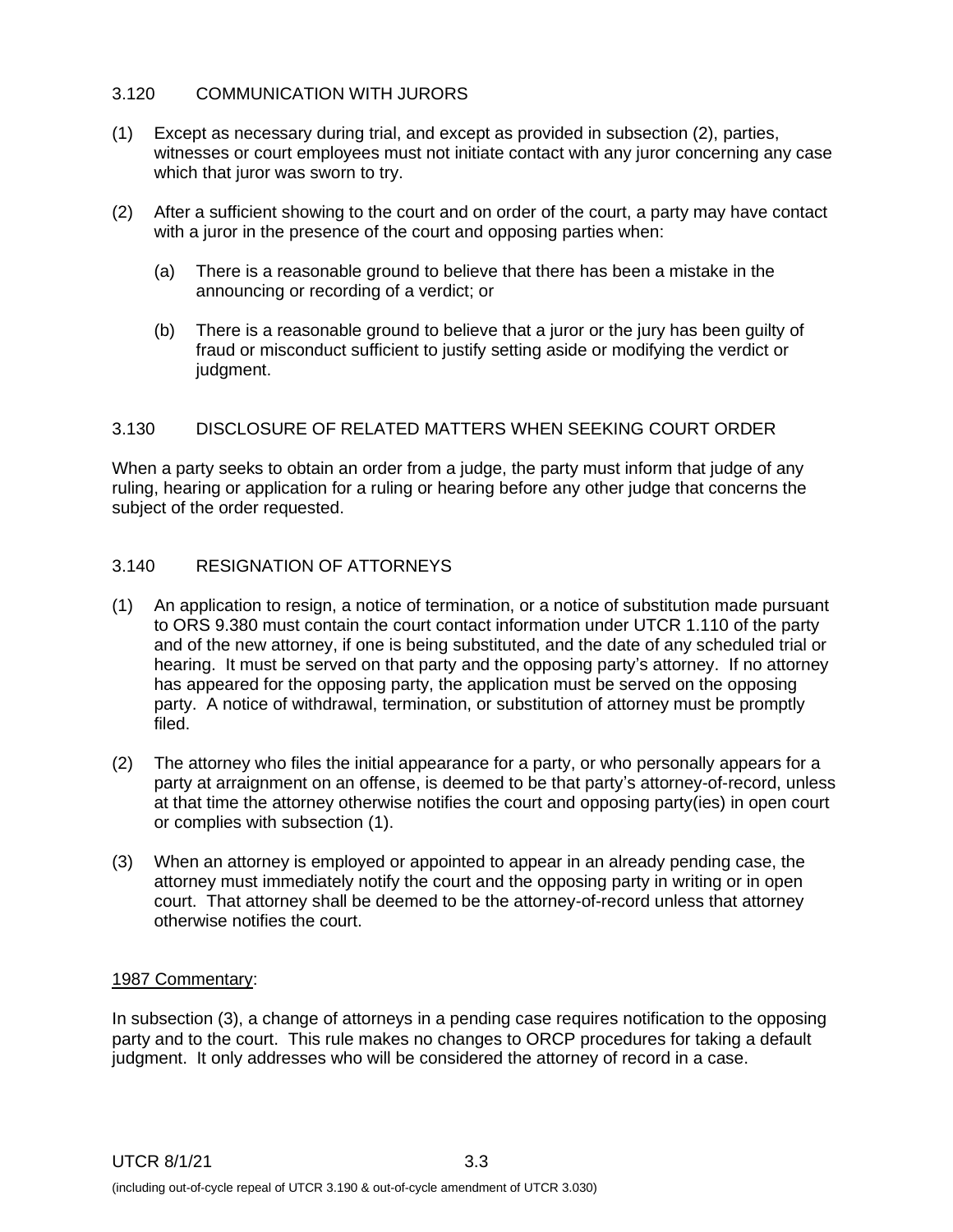### 1991 Commentary:

UTCR 3.140 is intended neither to establish new standards of professional responsibility nor to provide a method of discharging existing standards of professional responsibility. See DR 2- 110.

## 3.150 NO REACTION TO JURY VERDICT

After the jury returns a verdict, all persons present in the courtroom must remain seated until the jury has left the room and must refrain from visibly or audibly reacting to the verdict in a manner which disrupts the dignity of the courtroom.

## 3.160 EXPLANATION OF PROCEEDINGS TO JURORS

In jury cases, after sustaining a dismissal of the case before verdict, the judge, in dismissing the jury, should, without discussion of the facts, briefly explain the procedure and why a verdict was unnecessary.

### 3.170 ASSOCIATION OF OUT-OF-STATE COUNSEL (*PRO HAC VICE*)

- (1) An attorney authorized to practice law before the highest court of record in any state or country ("out-of-state attorney") may appear on behalf of a party in any action, suit, or proceeding pending in this state before a court or administrative body even though that attorney is not licensed to practice law in this state, if the attorney satisfies all of the following requirements:
	- (a) Shows that the attorney is an attorney in good standing in another state or country.
	- (b) Certifies that the attorney is not subject to pending disciplinary proceedings in any other jurisdiction or provides a description of the nature and status of any pending disciplinary proceedings.
	- (c) Associates with an active member in good standing of the Oregon State Bar ("local attorney") who must participate meaningfully in the matter.
	- (d) Certifies that the attorney will: comply with applicable statutes, law, and procedural rules of the state of Oregon; be familiar with and comply with the disciplinary rules of the Oregon State Bar; and submit to the jurisdiction of the Oregon courts and the Oregon State Bar with respect to acts and omissions occurring during the out-ofstate attorney's admission under this rule.
	- (e) If the attorney will engage in the private practice of law in this state, provides a certificate of insurance covering the attorney's activities in this state and providing professional liability insurance substantially equivalent to the Oregon State Bar Professional Liability Fund plan.
	- (f) Agrees, as a continuing obligation under this rule, to notify the trial court or administrative body promptly of any changes in the out-of-state attorney's insurance or status.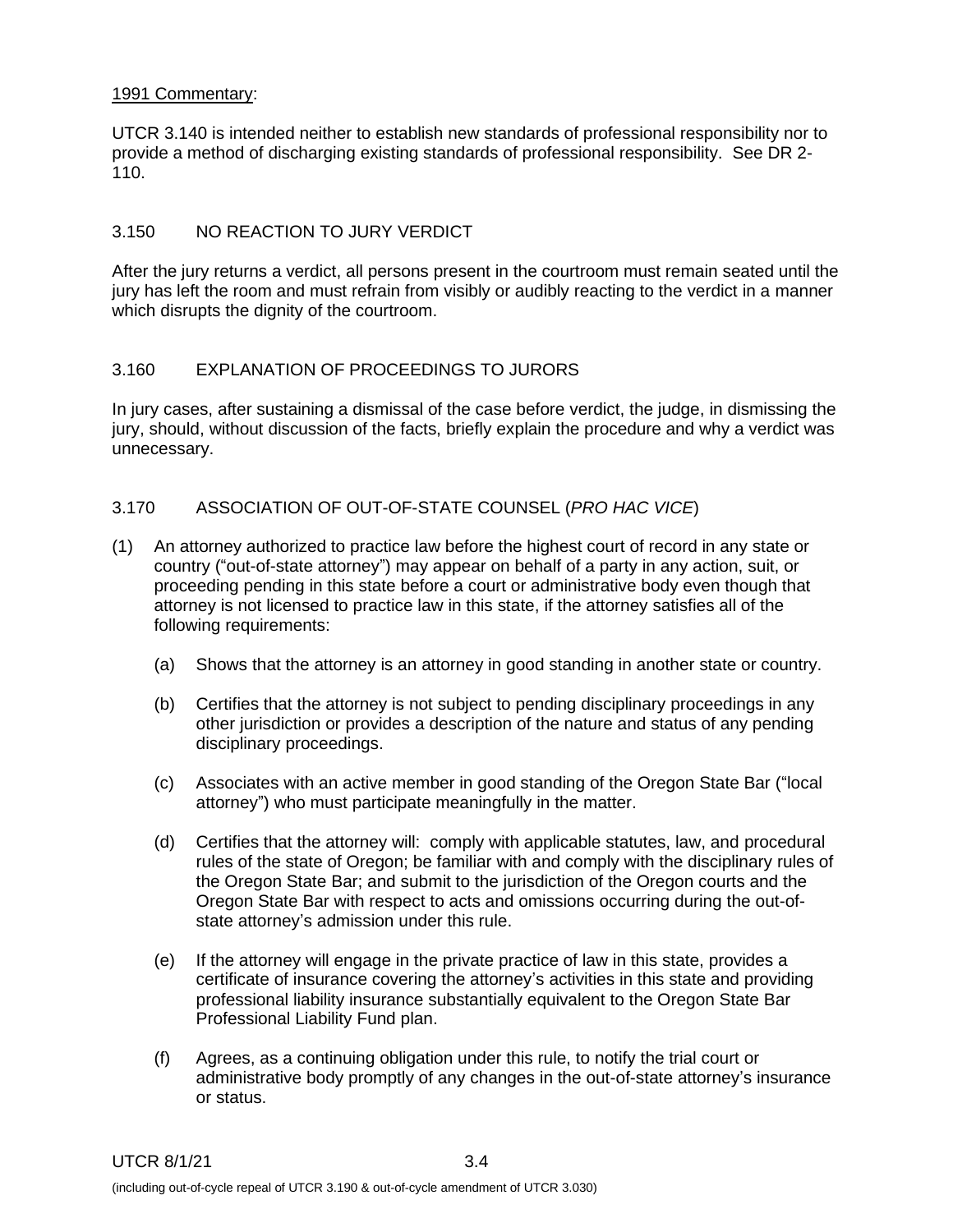- (g) If application will be for an appearance before a court, pays any fees required by subsection (6) below for appearance under this rule. No fee is required if application will be for an appearance before an administrative body.
- (2) The information required by subsection (1) of this rule must be presented as follows:
	- (a) If application will be for an appearance before a court, to the Oregon State Bar (Bar) in a form established by the Bar. The Bar may accomplish the submission of information by requiring a certificate with attachments or other means administratively convenient to the Bar. Upon receipt of all information necessary under subsection (1) of this section and receipt of the fee required by subsection (6) below, the Bar will acknowledge receipt in a form determined by the Bar. In making the acknowledgment, the Bar may attach copies or comment on any submitted material the Bar finds may be appropriate for a court to consider with an application under this section. The local attorney must then submit the Bar's acknowledgment with any information the Bar includes to the court by motion signed by the local attorney requesting the court to grant application under this section. The court may rely on the acknowledgment of the Bar as a basis to conclude that all information required to be submitted and fees required to be paid for granting an application under this section have been submitted and paid. Bar records on materials it receives under this section will be available to a court on request for two years or such longer period as the Bar considers administratively convenient.
	- (b) If the application is for an appearance before an administrative body, to the administrator of the agency before which the proceeding will occur or that person's designee or to any other appropriate officer, employee or designee of that agency as set forth by procedures or rules established by that agency. Application may be accomplished by an application certificate with attachments or other means administratively convenient to and established by the agency. Agency records on materials the agency or designee receives under this section will be available to the Bar on request for two years or such longer period as the agency considers administratively convenient.
- (3) The court or administrative body shall grant the application by order if the application satisfies the requirements of this rule, unless the court or administrative body determines for good cause shown that granting the application would not be in the best interest of the court or administrative body or the parties. At any time and upon good cause shown, the court or administrative body may revoke the out-of-state attorney's permission to appear in the matter.
- (4) Each time a court or administrative body grants an application under this rule or revokes an out-of-state attorney's permission to appear in a matter, the local attorney must provide a notice to the Bar of such occurrence in a manner and within the time determined by the Bar.
- (5) This rule applies to all judicial and administrative proceedings in this state. When a court or administrative body grants an application for approval to appear under this rule, the authorization allows that individual attorney to appear in all proceedings for a single case that occur within a year after the application is granted. Applications will not be granted for firms. There must be separate application and approval for any of the following: appearance by another out-of-state attorney representing the same or any other party; representation by the same out-of-state attorney in this state on another matter; any appearance that occurs later than that one-year period. The Bar or an administrative body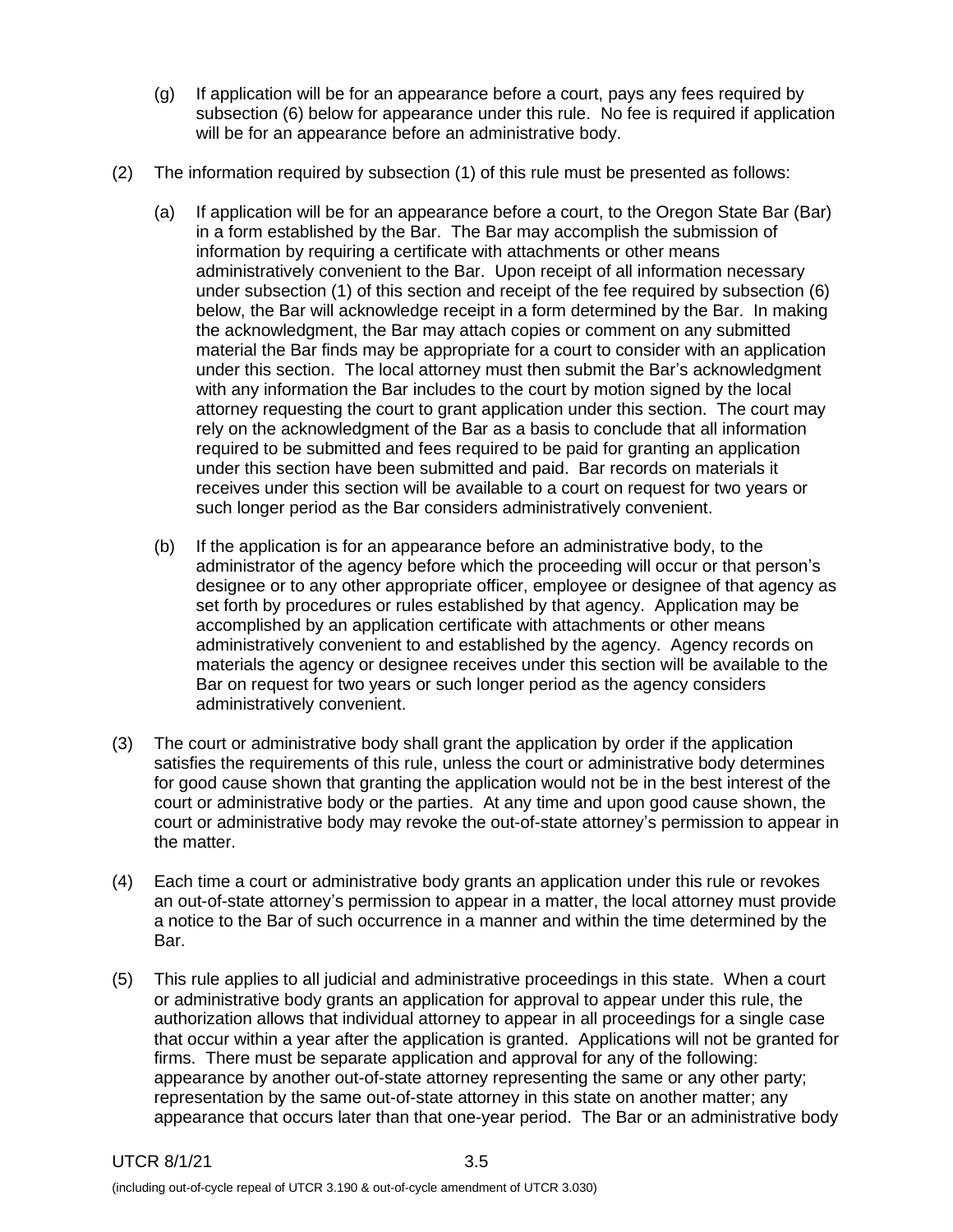may establish such abbreviated procedures and requirements as Bar or body finds administratively convenient to limit unnecessary submission of duplicate information by an attorney who has already had application granted to appear in one proceeding and is seeking to appear in other proceedings or to renew an application at the end of a current one-year grant for a case.

- (6) Except as otherwise provided in this rule, for each application under this rule to appear before a court, the applicant must pay to the Bar a fee of \$500 at the time of submission of information under subsection (2) of this section, including when application is sought to renew an application at the end of a current one-year grant for a case. The fee will not be refundable.
- (7) Subject to the following, the Bar or any administrative agency acting under this section, may use electronic means to accomplish acts required or authorized under this section:
	- (a) The Bar shall provide acknowledgment under paragraph (2)(a) of this rule for court purposes by electronic means only upon approval of the State Court Administrator.
	- (b) No administrative agency may provide electronic means of notifying the Bar of a grant of application or revocation under this section without prior approval of the Bar.
- (8) An applicant is not required to pay the fee established by subsection (6) of this section if the applicant establishes to the satisfaction of the Bar that the applicant is employed by a government body and will be representing that government body in an official capacity in the proceeding that will be the subject of the application.
- (9) An applicant is not required to associate with local counsel pursuant to subsection (1)(c) of this section or pay the fee established by subsection (6) of this section if the applicant establishes to the satisfaction of the Bar that:
	- (a) The applicant seeks to appear in an Oregon court for the limited purpose of participating in a child custody proceeding as defined by 25 USC §1903, pursuant to the Indian Child Welfare Act of 1978, 25 USC §1901 et seq. and the Oregon Indian Child Welfare Act, Oregon Laws 2020, chapter 14 (2020 1<sup>st</sup> Special Session House Bill 4214);
	- (b) The applicant represents an Indian tribe, parent, or Indian custodian, as defined by 25 USC §1903 and Oregon Laws 2020, chapter 14, section 2 (2020 1st Special Session House Bill 4214); and
	- (c) An Indian tribe as defined in 25 USC §1903 or Oregon Laws 2020, chapter 14, section 2 (2020 1<sup>st</sup> Special Session House Bill 4214) has affirmed the child's eligibility for membership or citizenship in the tribe.

NOTE: UTCR 3.170 is adopted by the Oregon Supreme Court under ORS 9.241 and may be modified only by order of that Court.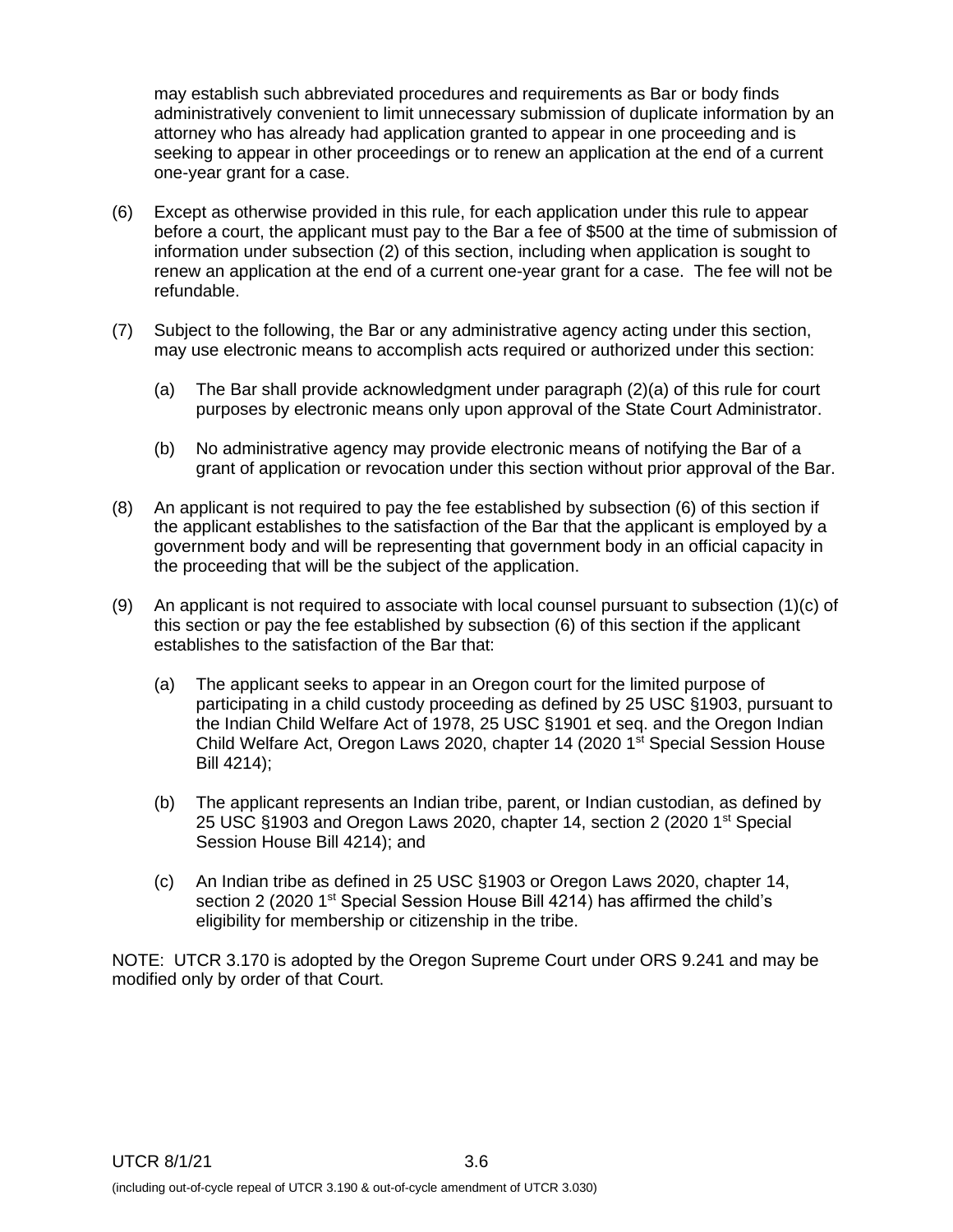## 3.180 ELECTRONIC RECORDING AND WRITING ON COURTHOUSE PREMISES

- (1) As used in this rule:
	- (a) "Electronic recording" includes video recording, audio recording, live streaming, and still photography by cell phone, tablet, computer, camera, tape recorder, or any other means. "Electronic recording" does not include "electronic writing."
	- (b) "Electronic writing" means the taking of notes or otherwise writing by electronic means and includes but is not limited to the use of word processing software and the composition of texts, emails, instant messages, and postings to social media and networking services.
- (2) Upon request made prior to the start of a proceeding, and after notice to all parties, electronic recording shall be allowed in any courtroom except as provided under this rule. The court shall permit one video camera, one still camera and one audio recorder. The court may permit additional electronic recording consistent with this rule.
- (3) A person who seeks to electronically record all or any portion of a court proceeding must obtain express permission from the court prior to any proceeding. No fee may be charged. The granting of such permission to any individual person or entity is subject to the court's discretion, which may include considerations of the need to preserve the solemnity, decorum, or dignity of the court; the protection of the parties, witnesses, or jurors; or whether the requestor has demonstrated an understanding of all provisions of this rule.
- (4) Except as otherwise provided in this rule:
	- (a) The court shall not wholly prohibit all electronic recording of a court proceeding unless the court makes findings of fact on the record setting forth substantial reasons that establish:
		- (i) There is a reasonable likelihood that the electronic recording will interfere with the rights of the parties to a fair trial or will affect the presentation of evidence or the outcome of the trial; or
		- (ii) There is a reasonable likelihood that the costs or other burdens imposed by the electronic recording will interfere with the efficient administration of justice.
	- (b) "Wholly prohibit all electronic recording" means issuing an order prohibiting all recording of a proceeding by all persons. The court's denial of a particular request under the factors in section (3) does not constitute an order prohibiting all recording by all persons and does not require findings of fact on the record, even if the person whose request is denied is the only person who has requested permission to record a proceeding.
- (5) Except with the express prior permission of the court, a person may not:
	- (a) Electronically record any court proceeding;
	- (b) Electronically record in any area under the control and supervision of the court;
	- (c) Engage in electronic writing;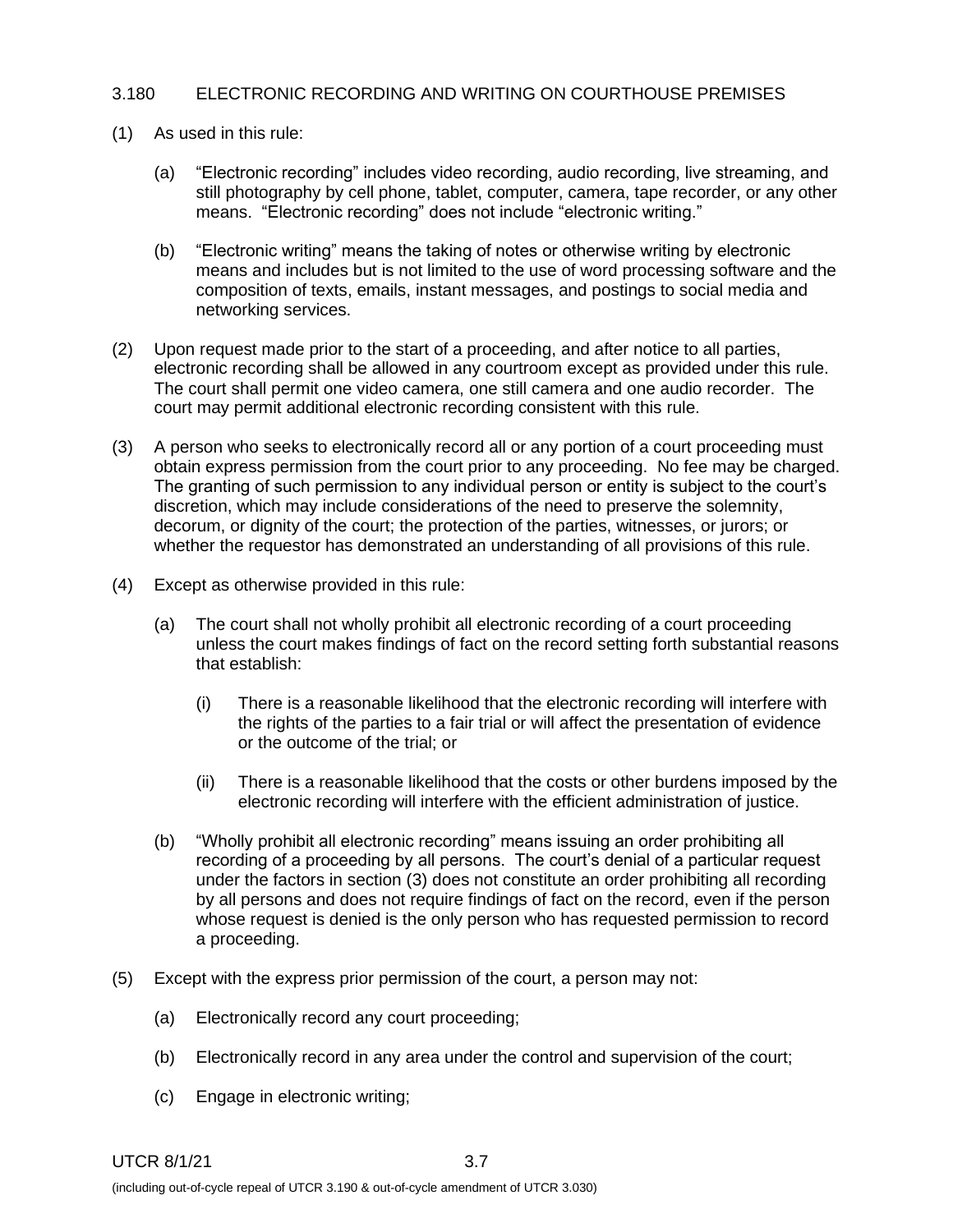- (d) Even if granted permission to record, send any electronic recording from within a courtroom; or
- (e) Even if granted permission to engage in electronic writing, send any electronic writing from within a courtroom.
- (6) The provisions of subsections 5(c) and (e) of this rule do not apply to attorneys or to agents of attorneys unless otherwise ordered by the court.
- (7) The court may limit electronic recording of particular components of the proceeding if the court finds that:
	- (a) The limitation is necessary to preserve the solemnity, decorum or dignity of the court or to protect the parties, witnesses, or jurors;
	- (b) The use of electronic recording equipment interferes with the proceedings; or
	- (c) The electronic recording of a particular witness would endanger the welfare of the witness or materially hamper the testimony of the witness.
- (8) If a person violates this rule or any other requirement imposed by the court, the court may order the person, and any organization with which the person is affiliated, to terminate electronic recording or electronic writing.
- (9) Notwithstanding any other provision of this rule, the following may not be electronically recorded by any person at any time:
	- (a) Proceedings in chambers.
	- (b) Any notes or conversations intended to be private including but not limited to counsel and judges conferring at the bench and conferences involving counsel and their clients.
	- (c) Dissolution, juvenile, paternity, adoption, custody, visitation, support, civil commitment, trade secrets, and abuse, restraining and stalking order proceedings.
	- (d) Proceedings involving a sex crime, if the victim has requested that the proceeding not be electronically recorded.
	- (e) *Voir dire*.
	- (f) Any juror anywhere under the control and supervision of the court during the entire course of the trial in which the juror sits.
	- (g) Recesses or any other time the court is off the record.
- (10) The court may prescribe the location of and the manner of operating electronic equipment within a courtroom. Artificial lighting is not permitted. Any pooling arrangement made necessary by limitations on equipment or personnel imposed by the court is the sole responsibility of the persons seeking to electronically record. The court will not mediate disputes. If the persons seeking to electronically record are unable to agree on the manner in which the recording will be conducted or distributed, the court may terminate any or all such recording.